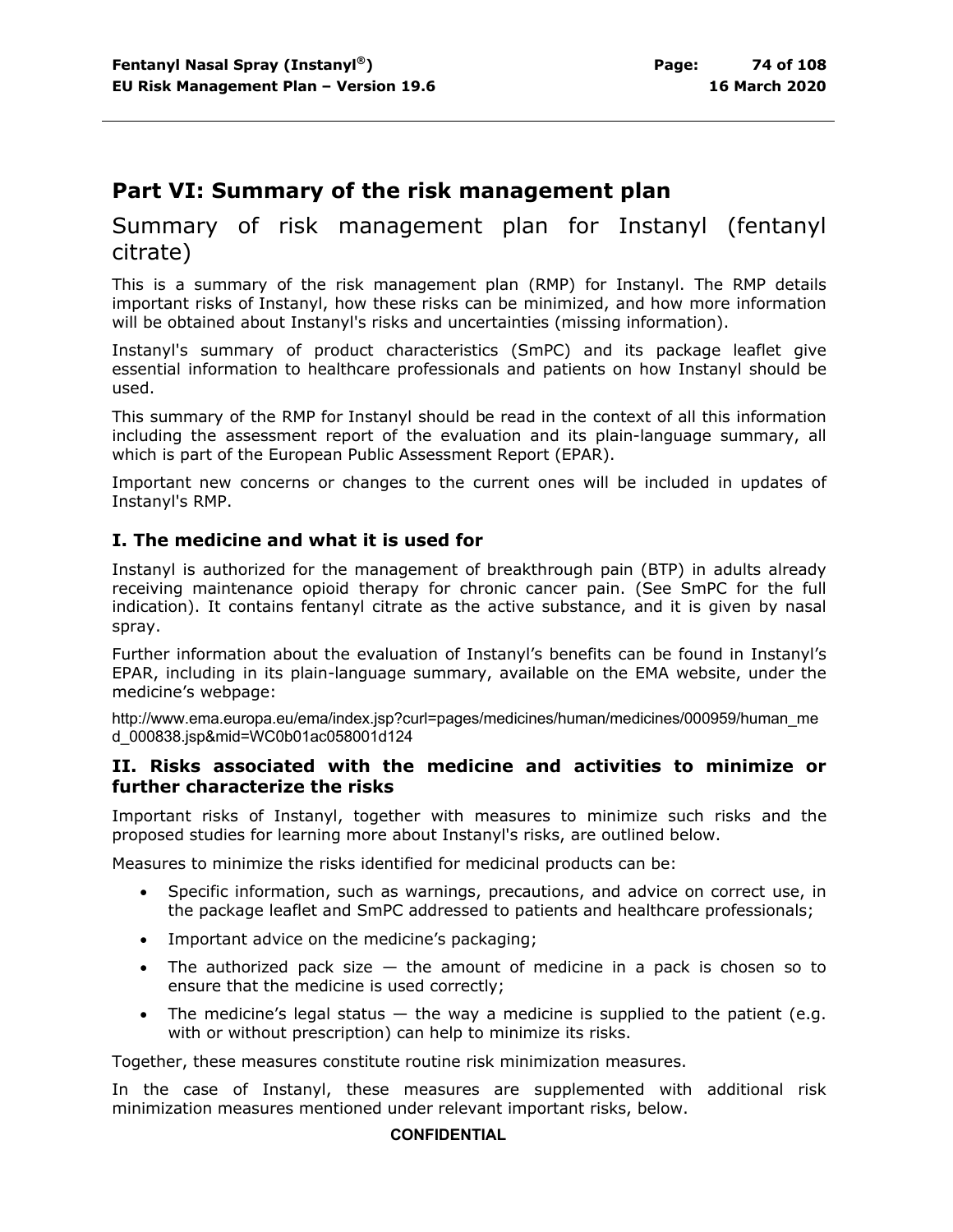In addition to these measures, information about adverse reactions is collected continuously and regularly analyzed, including PSUR assessment so that immediate action can be taken as necessary. These measures constitute routine pharmacovigilance activities.

If important information that may affect the safe use of Instanyl is not yet available, it is listed under 'missing information' below.

#### **II.A List of important risks and missing information**

Important risks of Instanyl are risks that need special risk management activities to further investigate or minimize the risk, so that the medicinal product can be safely taken. Important risks can be regarded as identified or potential. Identified risks are concerns for which there is sufficient proof of a link with the use of Instanyl. Potential risks are concerns for which an association with the use of this medicine is possible based on available data, but this association has not been established yet and needs further evaluation. Missing information refers to information on the safety of the medicinal product that is currently missing and needs to be collected (e.g. on the long-term use of the medicine);

| List of important risks and missing information |                                                                                                                                                   |
|-------------------------------------------------|---------------------------------------------------------------------------------------------------------------------------------------------------|
| Important identified risks                      | Addiction                                                                                                                                         |
|                                                 | Misuse                                                                                                                                            |
|                                                 | Abuse                                                                                                                                             |
|                                                 | Diversion                                                                                                                                         |
|                                                 | Off label use                                                                                                                                     |
|                                                 | Accidental exposure (including potential exposure of other people<br>and children to drug expelled in the patient's proximity during<br>priming.) |
|                                                 | Overdose (suicide and suicide attempt excluded)                                                                                                   |
|                                                 | Medication errors                                                                                                                                 |
|                                                 | Respiratory depression                                                                                                                            |
|                                                 | Serotonin syndrome induced by interaction between fentanyl and<br>serotoninergic drugs                                                            |
| Important potential risks                       | Brain lesion                                                                                                                                      |
| Missing information                             | Long-term use                                                                                                                                     |

#### **II.B Summary of important risks**

| <b>Important identified risk: Addiction</b>      |                                                                                                                                                                             |
|--------------------------------------------------|-----------------------------------------------------------------------------------------------------------------------------------------------------------------------------|
| Evidence for linking the risk to<br>the medicine | Dependence, often confused with addiction, is an expected<br>response in cancer patients necessitating prolonged and<br>continuous opioid therapy for pain management [18]. |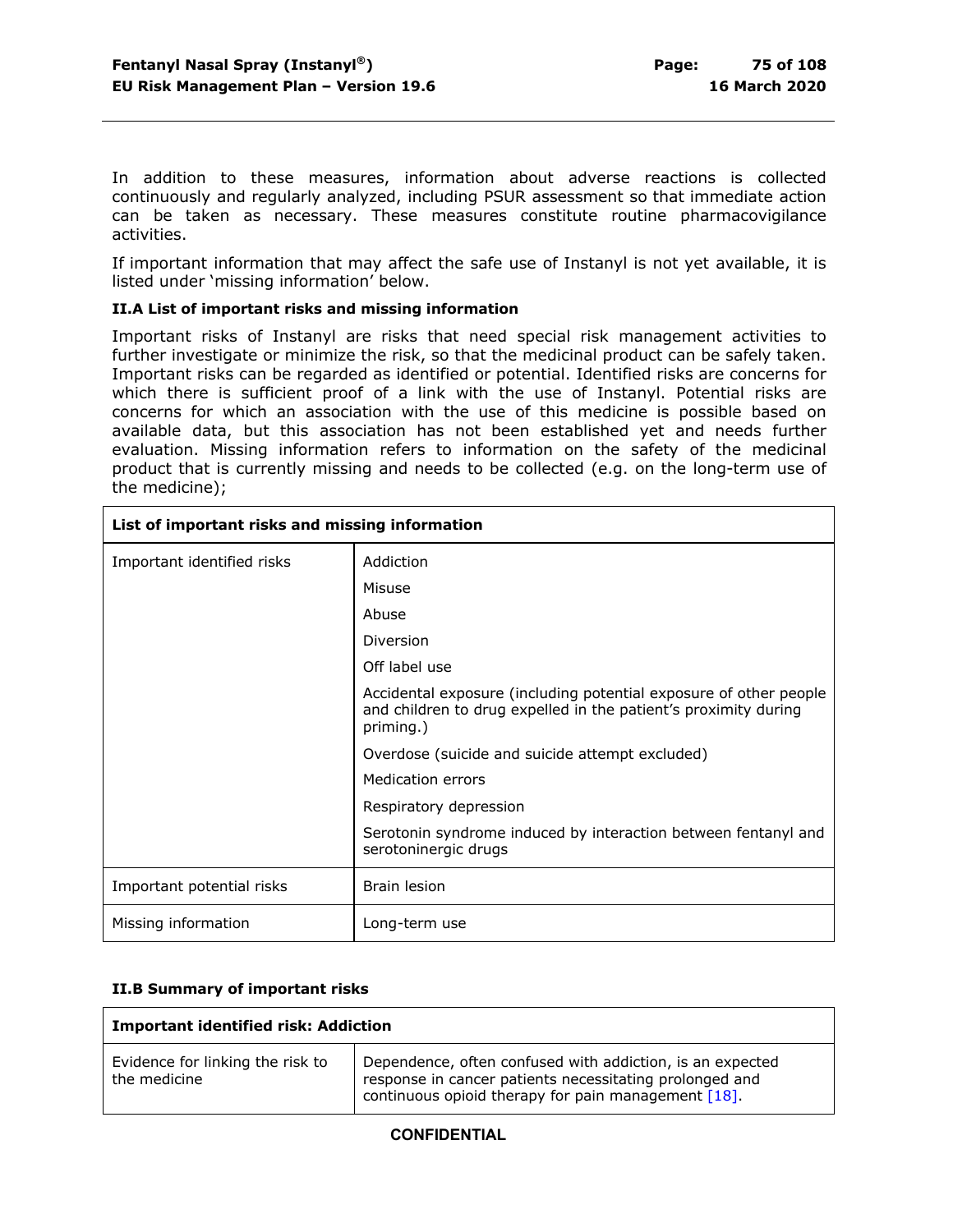r

| <b>Important identified risk: Addiction</b> |                                                                                                                                                                                                                                                                                                                                                                                                                                                                                                                                                            |
|---------------------------------------------|------------------------------------------------------------------------------------------------------------------------------------------------------------------------------------------------------------------------------------------------------------------------------------------------------------------------------------------------------------------------------------------------------------------------------------------------------------------------------------------------------------------------------------------------------------|
|                                             | In the case of off label or illicit use, the progression to opioid<br>dependence may have dire consequences, including a yearly<br>mortality rate of approximately 2% [19]. Moreover, sustained<br>remission from opioid dependence is difficult to achieve.                                                                                                                                                                                                                                                                                               |
| Risk factors and risk groups                | The target population is at high risk of opioid dependence as<br>persistent and chronic cancer pain is expected to be managed<br>with long-term strong opioids. Patients with prior substance<br>abuse and underlying concomitant chronic non-cancer pain may<br>be at higher risk for dependence and its associated risks of<br>misuse, abuse, overdose, and off label use. There do not appear<br>to be gender differences among those who exhibit dependence<br>with fentanyl.                                                                          |
| Risk minimization measures                  | <b>Routine risk minimization measures</b>                                                                                                                                                                                                                                                                                                                                                                                                                                                                                                                  |
|                                             | SmPC section 4.4 where advice is given in monitoring for<br>dependence<br>SmPC section 4.8<br>• PL sections 2, 3, and 4<br>• Special and restricted prescription status<br>Development of a single-dose nasal spray<br>Development of an improved multi-dose nasal spray with<br>dose counting, lock-out and child-resistant cap (approved on<br>01 April 2016)<br><b>Additional risk minimization measures</b><br>Educational materials for patients, physician prescribers, and<br>pharmacists, including checklists for prescribers and<br>pharmacists. |
| Additional pharmacovigilance<br>activities  | <b>Instanyl Prescriber Survey</b>                                                                                                                                                                                                                                                                                                                                                                                                                                                                                                                          |

| <b>Important identified risk: Misuse</b>         |                                                                                                                                                                                                                                                                                                                                                       |
|--------------------------------------------------|-------------------------------------------------------------------------------------------------------------------------------------------------------------------------------------------------------------------------------------------------------------------------------------------------------------------------------------------------------|
| Evidence for linking the risk to<br>the medicine | Misuse refers to situations where the medicinal product is<br>intentionally and inappropriately used not in accordance with the<br>terms of the marketing authorization (GVP Module VI). Misuse<br>can be characterized as not taking the medication according to<br>prescription, unsanctioned use, altering the route of delivery,<br>among others. |
|                                                  | Abuse of fentanyl, when it develops, is an issue, which has<br>implications for the patients' quality of life, and which requires<br>treatment for resolution.                                                                                                                                                                                        |
| Risk factors and risk groups                     | Patients with prior substance abuse and underlying chronic, non-<br>cancer pain may be at higher risk for dependence and its<br>associated risks of misuse, abuse, overdose, and off label use.                                                                                                                                                       |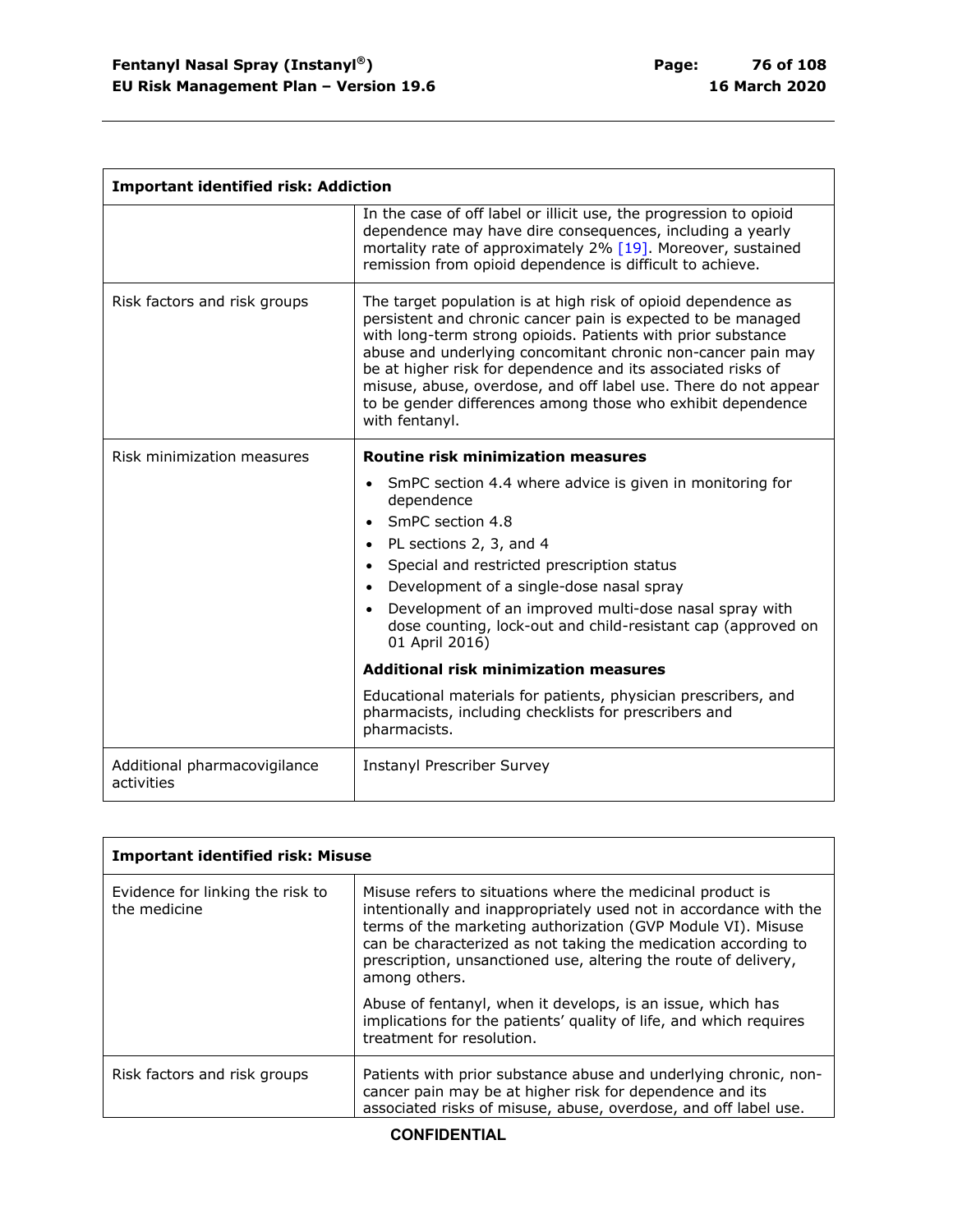$\overline{\Gamma}$ 

| <b>Important identified risk: Misuse</b>   |                                                                                                                                                                                                                                                                                                                                                                                                                                                                                                                                                                                                                                                                                                                                                                                                                                                                                                                                                                                                                                                               |
|--------------------------------------------|---------------------------------------------------------------------------------------------------------------------------------------------------------------------------------------------------------------------------------------------------------------------------------------------------------------------------------------------------------------------------------------------------------------------------------------------------------------------------------------------------------------------------------------------------------------------------------------------------------------------------------------------------------------------------------------------------------------------------------------------------------------------------------------------------------------------------------------------------------------------------------------------------------------------------------------------------------------------------------------------------------------------------------------------------------------|
|                                            | When Instanyl is used among those patients who are being<br>treated for BTP, there may be a potential for misuse (overuse)<br>due to inadequate baseline control of cancer pain. Misuse may<br>also occur due to inadequate knowledge in correct use of the<br>medication as prescribed. This is in large part attributable to the<br>nature of the disease and associated polypharmacy used, care<br>given by multiple providers and in some cases, confusion or<br>mental compromise due to disease progression. Among patients<br>who are using the medication for non-cancer indication (off label)<br>those with history of substance abuse, alcohol abuse, family<br>history of either, psychiatric illness or other lifestyle factors that<br>compromise the overall well-being, the risk of intentional drug<br>misuse is considerably higher. The elderly are also more<br>susceptible to pain medication misuse. The elderly comprise 13%<br>of the US population but receive over 30% of all prescribed<br>medications, including analgesics [21]. |
| Risk minimization measures                 | <b>Routine risk minimization measures</b>                                                                                                                                                                                                                                                                                                                                                                                                                                                                                                                                                                                                                                                                                                                                                                                                                                                                                                                                                                                                                     |
|                                            | SmPC sections 4.1, 4.2<br>$\bullet$                                                                                                                                                                                                                                                                                                                                                                                                                                                                                                                                                                                                                                                                                                                                                                                                                                                                                                                                                                                                                           |
|                                            | PL sections 1, 2, 3<br>$\bullet$                                                                                                                                                                                                                                                                                                                                                                                                                                                                                                                                                                                                                                                                                                                                                                                                                                                                                                                                                                                                                              |
|                                            | SmPC section 4.3 and PL section 2 prohibiting treatment in<br>$\bullet$<br>opiate-naïve patients and acute pain other than breakthrough<br>pain                                                                                                                                                                                                                                                                                                                                                                                                                                                                                                                                                                                                                                                                                                                                                                                                                                                                                                               |
|                                            | SmPC section 6.6 warning of possible misuse of fentanyl and<br>$\bullet$<br>providing special instruction for safe and proper handling and<br>systematic disposal/return of product                                                                                                                                                                                                                                                                                                                                                                                                                                                                                                                                                                                                                                                                                                                                                                                                                                                                           |
|                                            | PL instructing patients on proper usage as prescribed and to<br>$\bullet$<br>seek physician assistance for dose or treatment adjustments<br>or if dependence is suspected.                                                                                                                                                                                                                                                                                                                                                                                                                                                                                                                                                                                                                                                                                                                                                                                                                                                                                    |
|                                            | Special and restricted prescription status.<br>$\bullet$                                                                                                                                                                                                                                                                                                                                                                                                                                                                                                                                                                                                                                                                                                                                                                                                                                                                                                                                                                                                      |
|                                            | Development of a single-dose nasal spray<br>$\bullet$                                                                                                                                                                                                                                                                                                                                                                                                                                                                                                                                                                                                                                                                                                                                                                                                                                                                                                                                                                                                         |
|                                            | Development of an improved multi-dose nasal spray with<br>$\bullet$<br>dose counting, lock-out and child-resistant cap (approved on<br>01 April 2016)                                                                                                                                                                                                                                                                                                                                                                                                                                                                                                                                                                                                                                                                                                                                                                                                                                                                                                         |
|                                            | <b>Additional risk minimization measures</b>                                                                                                                                                                                                                                                                                                                                                                                                                                                                                                                                                                                                                                                                                                                                                                                                                                                                                                                                                                                                                  |
|                                            | Educational materials for patients, prescribers, and pharmacists<br>including checklists for prescribers and pharmacists.                                                                                                                                                                                                                                                                                                                                                                                                                                                                                                                                                                                                                                                                                                                                                                                                                                                                                                                                     |
| Additional pharmacovigilance<br>activities | Instanyl Prescriber Survey.                                                                                                                                                                                                                                                                                                                                                                                                                                                                                                                                                                                                                                                                                                                                                                                                                                                                                                                                                                                                                                   |

| <b>Important identified risk: Abuse</b> |                                                                                                                         |
|-----------------------------------------|-------------------------------------------------------------------------------------------------------------------------|
| Evidence for linking the risk to        | Abuse corresponds to persistent or sporadic, intentional<br>excessive use of medicinal products which is accompanied by |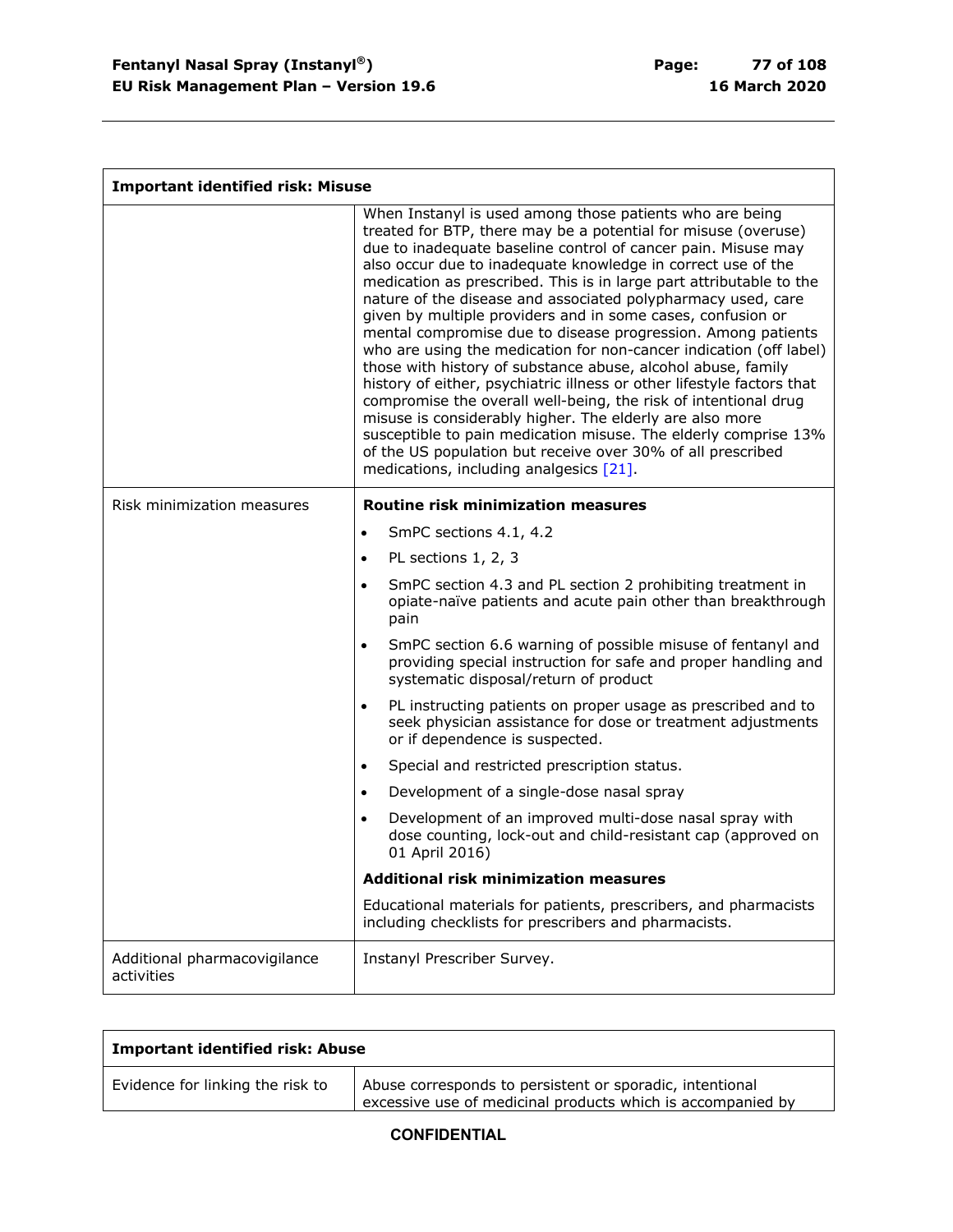| <b>Important identified risk: Abuse</b>    |                                                                                                                                                                                                                                                                                                                                                                                                                                                                                                                                                                                                                                                      |
|--------------------------------------------|------------------------------------------------------------------------------------------------------------------------------------------------------------------------------------------------------------------------------------------------------------------------------------------------------------------------------------------------------------------------------------------------------------------------------------------------------------------------------------------------------------------------------------------------------------------------------------------------------------------------------------------------------|
| the medicine                               | harmful physical or psychological effects (GVP Module VI). Abuse<br>of fentanyl is considered to present a moderate risk among<br>opioid-tolerant persons due to associated behaviors deriving<br>social, familial, criminal complications. Abuse in terms of<br>overdose or misuse is moderate to severe due to consequences<br>such as respiratory depression that can occur due to overdose<br>(accidental or otherwise) and result in life-threatening or fatal<br>outcomes. This risk is higher when abuse pertains to the opioid-<br>naïve person who may be taking concomitant CNS depressants.                                               |
| Risk factors and risk groups               | Patients with inadequate baseline control of cancer pain may be<br>at risk for abuse. Patients suffering from chronic pain,<br>concomitant to cancer pain or without, requiring opioid<br>treatment. Other factors that may put some patients at<br>increased risk of opioid abuse/addiction include a personal/family<br>history of substance, prescription medication and alcohol abuse,<br>and major psychosocial issues (e.g. psychological/psychiatric<br>disorders). Furthermore, prescription abuse is increasing among<br>women and this may be correlated with a higher prevalence of<br>depression, anxiety or other psychosocial illness. |
| Risk minimization measures                 | <b>Routine risk minimization measures</b>                                                                                                                                                                                                                                                                                                                                                                                                                                                                                                                                                                                                            |
|                                            | SmPC section 4.2 recommending treatment and supervision<br>$\bullet$<br>by a physician experienced in the management of opioid<br>therapy in cancer patients.                                                                                                                                                                                                                                                                                                                                                                                                                                                                                        |
|                                            | SmPC sections 4.2 and 4.4 where advice is given to monitor<br>$\bullet$<br>for potential abuse and dependence.                                                                                                                                                                                                                                                                                                                                                                                                                                                                                                                                       |
|                                            | PL where instruction for patients is provided in the proper<br>$\bullet$<br>usage of Instanyl as prescribed and to seek medical<br>assistance if dependence is suspected.                                                                                                                                                                                                                                                                                                                                                                                                                                                                            |
|                                            | Special and restricted prescription status.<br>$\bullet$                                                                                                                                                                                                                                                                                                                                                                                                                                                                                                                                                                                             |
|                                            | Development of a single-dose nasal spray<br>$\bullet$                                                                                                                                                                                                                                                                                                                                                                                                                                                                                                                                                                                                |
|                                            | Development of an improved multi-dose nasal spray with<br>dose counting, lock-out and child-resistant cap (approved on<br>01 April 2016).                                                                                                                                                                                                                                                                                                                                                                                                                                                                                                            |
|                                            | <b>Additional risk minimization measures</b>                                                                                                                                                                                                                                                                                                                                                                                                                                                                                                                                                                                                         |
|                                            | Educational materials for prescribers, pharmacists, and patients<br>including checklists for prescribers and pharmacists.                                                                                                                                                                                                                                                                                                                                                                                                                                                                                                                            |
| Additional pharmacovigilance<br>activities | <b>Instanyl Prescriber Survey</b>                                                                                                                                                                                                                                                                                                                                                                                                                                                                                                                                                                                                                    |

| <b>Important identified risk: Diversion</b> |                                                                |
|---------------------------------------------|----------------------------------------------------------------|
| Evidence for linking the risk to            | Diversion of narcotics is a known risk of narcotic analgesics. |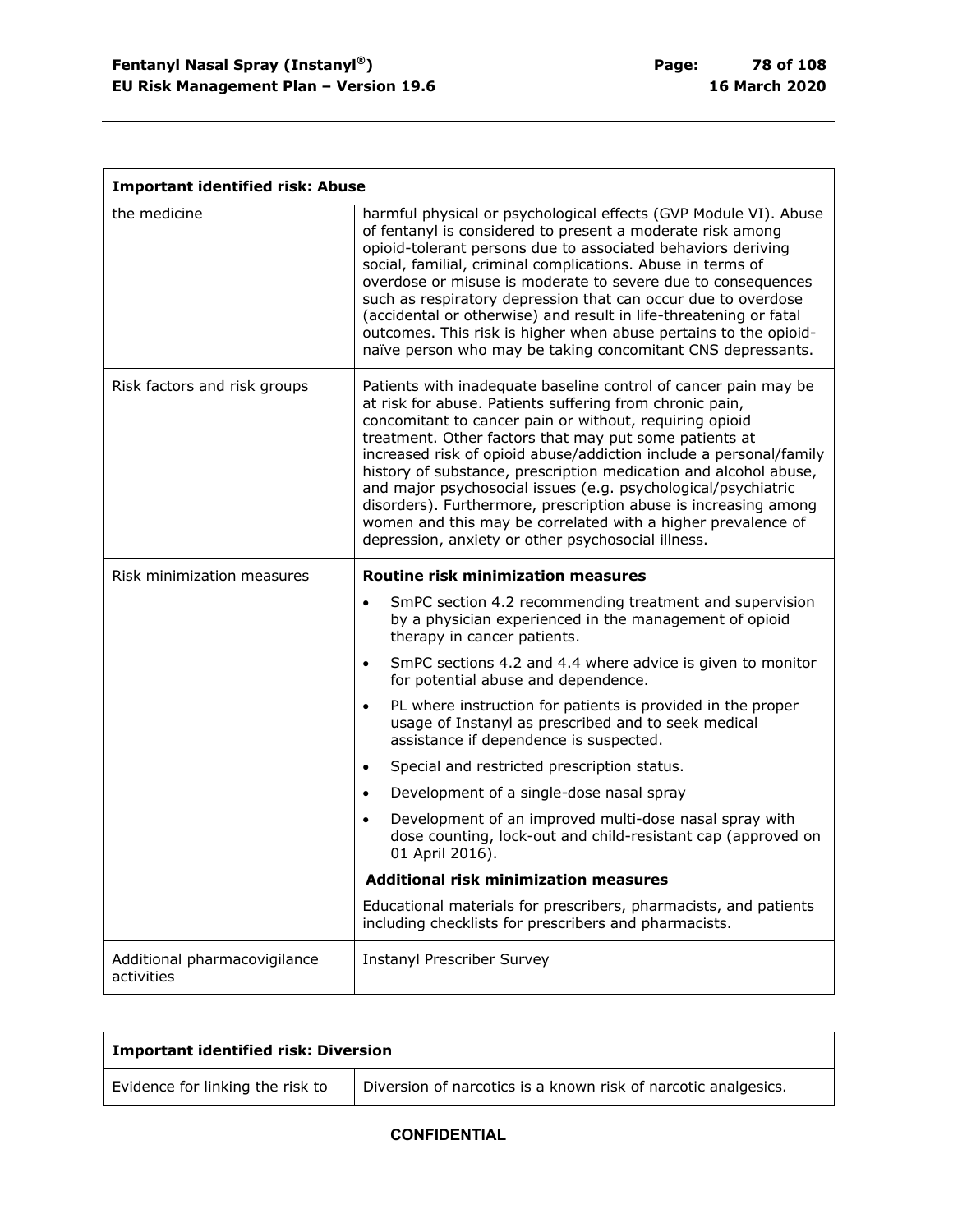$\mathbf{r}$ 

| <b>Important identified risk: Diversion</b> |                                                                                                                                                                                                                                                                                                                                                                                                              |
|---------------------------------------------|--------------------------------------------------------------------------------------------------------------------------------------------------------------------------------------------------------------------------------------------------------------------------------------------------------------------------------------------------------------------------------------------------------------|
| the medicine                                | Drug diversion, broadly defined, is when the legal supply chain of<br>prescription analgesic drugs is broken, and drugs are transferred<br>from a licit to an illicit channel of distribution or use $[12]$ .<br>There are life-threatening consequences of opioid-naïve                                                                                                                                     |
|                                             | overdose, at worst, fatal respiratory depression.                                                                                                                                                                                                                                                                                                                                                            |
| Risk factors and risk groups                | Patients inappropriately using fentanyl-containing medicines,<br>patients with family members who suffer from chronic pain or<br>substance abuse disorders, patients identified to have financial<br>or other incentives to divert their supply, or elderly and<br>compromised patients who unknowingly or forcibly are subjected<br>to diversion of their medications by caregiver or other persons<br>[19] |
| Risk minimization measures                  | Routine risk minimization measures                                                                                                                                                                                                                                                                                                                                                                           |
|                                             | SmPC section 4.1                                                                                                                                                                                                                                                                                                                                                                                             |
|                                             | SmPC section 6.6 warning of possible misuse of fentanyl and<br>providing special instruction for safe and proper handling and<br>systematic disposal/return of product                                                                                                                                                                                                                                       |
|                                             | PL instructs patients on proper and safe use of Instanyl to<br>prevent harm in others                                                                                                                                                                                                                                                                                                                        |
|                                             | Special and restricted prescription status.                                                                                                                                                                                                                                                                                                                                                                  |
|                                             | Development of a single-dose nasal spray                                                                                                                                                                                                                                                                                                                                                                     |
|                                             | • Development of an improved multi-dose nasal spray with<br>dose counting, lock-out and child-resistant cap (approved on<br>01 April 2016).                                                                                                                                                                                                                                                                  |
|                                             | <b>Additional risk minimization measures</b>                                                                                                                                                                                                                                                                                                                                                                 |
|                                             | Educational materials for prescribers, pharmacists, and patients<br>including checklists for prescribers and pharmacists.                                                                                                                                                                                                                                                                                    |
| Additional pharmacovigilance<br>activities  | <b>Instanyl Prescriber Survey</b>                                                                                                                                                                                                                                                                                                                                                                            |

| <b>Important identified risk: Off label Use</b>  |                                                                                                                                                                                                                                                                                                                                                                                                          |
|--------------------------------------------------|----------------------------------------------------------------------------------------------------------------------------------------------------------------------------------------------------------------------------------------------------------------------------------------------------------------------------------------------------------------------------------------------------------|
| Evidence for linking the risk to<br>the medicine | Off label use relates to situations where a medicinal product is<br>intentionally used for a medical purpose not in accordance with<br>the terms of the marketing authorization (GVP Module VI).                                                                                                                                                                                                         |
|                                                  | Opioid analgesics in clinical practice may be used 'off label' due<br>to inter-individual variability or prescribed in conditions in which<br>some experts recommend against opioid use e.g. use in patient<br>with non-cancer pain, absence of background opioid treatment,<br>administration of high doses and absence of titration,<br>fibromyalgia or long-term use of opioids in chronic non-cancer |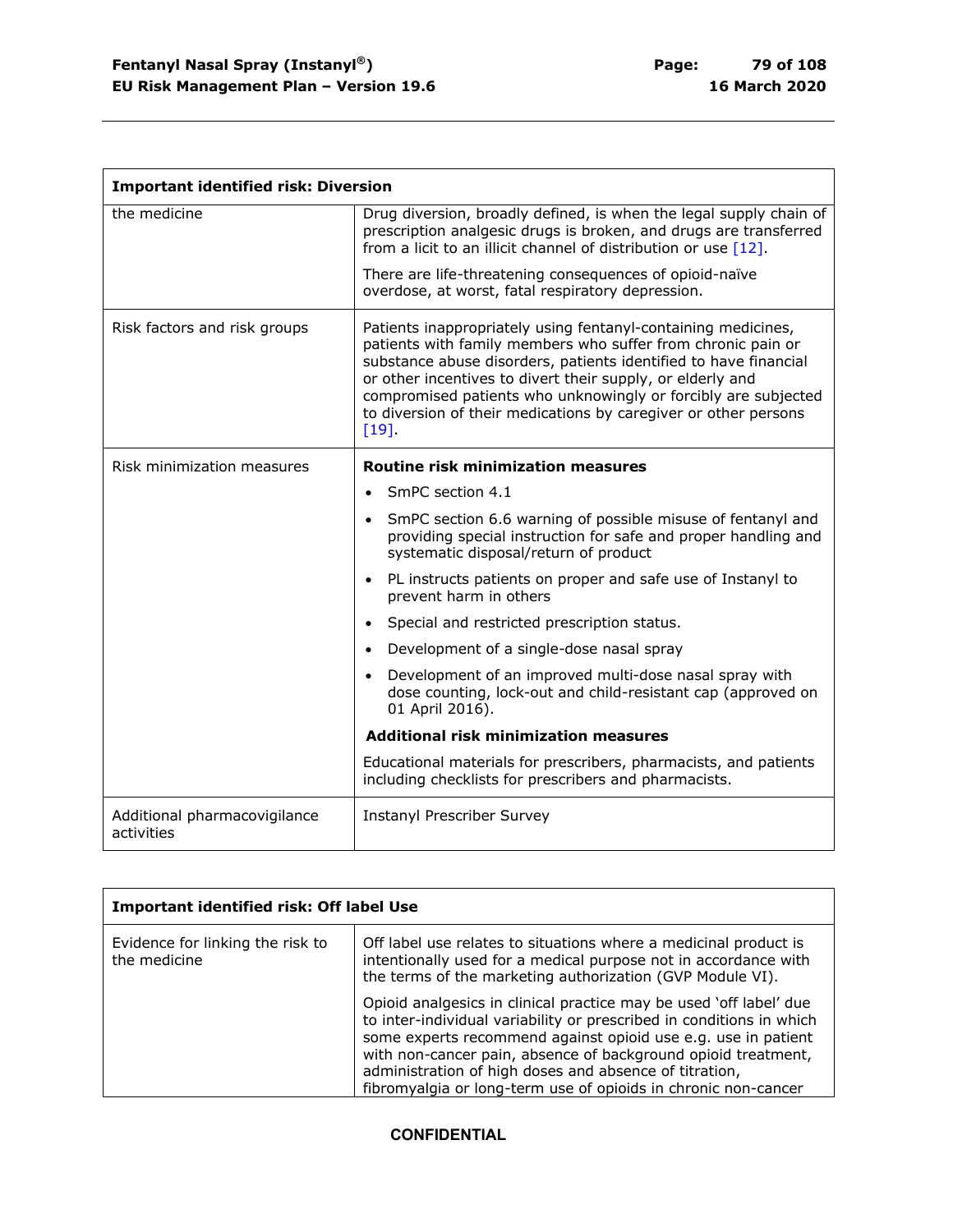| Important identified risk: Off label Use   |                                                                                                                                      |
|--------------------------------------------|--------------------------------------------------------------------------------------------------------------------------------------|
|                                            | pain.<br>If used outside the indication in opioid-naïve patients there is a<br>risk of respiratory depression as stated in the SmPC. |
| Risk factors and risk groups               | Patients with pain other than the indication of BTP in cancer<br>patients and/or patients not taking background opioid treatment.    |
| Risk minimization measures                 | <b>Routine risk minimization measures</b>                                                                                            |
|                                            | SmPC section 4.1<br>$\bullet$                                                                                                        |
|                                            | SmPC section 4.3 and PL section 2 prohibiting use in opioid-<br>naïve patients and acute pain other than breakthrough pain           |
|                                            | PL section 1 and 3.                                                                                                                  |
|                                            | Special and restricted prescription status                                                                                           |
|                                            | Additional risk minimization measures                                                                                                |
|                                            | Educational materials for prescribers, pharmacists, and patients<br>including checklists for prescribers and pharmacists.            |
| Additional pharmacovigilance<br>activities | Instanyl Prescriber Survey                                                                                                           |

| Important identified risk: Accidental exposure (including potential exposure of other<br>people and children to drug expelled in the patient's proximity during priming) |                                                                                                                                                                                                                                                                                                                                                                                                                                                                                                           |
|--------------------------------------------------------------------------------------------------------------------------------------------------------------------------|-----------------------------------------------------------------------------------------------------------------------------------------------------------------------------------------------------------------------------------------------------------------------------------------------------------------------------------------------------------------------------------------------------------------------------------------------------------------------------------------------------------|
| Evidence for linking the risk to<br>the medicine                                                                                                                         | Accidental exposure of fentanyl can result in death due to<br>respiratory depression, particularly in opiate-naïve people and<br>children.                                                                                                                                                                                                                                                                                                                                                                |
| Risk factors and risk groups                                                                                                                                             | Children and opioid-naïve patients                                                                                                                                                                                                                                                                                                                                                                                                                                                                        |
| Risk minimization measures                                                                                                                                               | <b>Routine risk minimization measures</b>                                                                                                                                                                                                                                                                                                                                                                                                                                                                 |
|                                                                                                                                                                          | SmPC section 4.2 (conventional and improved multi- dose)<br>and PL section 5 provides special precautions in product<br>handling and administration specifying proper and safe<br>priming technique to prevent exposure to other people,<br>particularly children.                                                                                                                                                                                                                                        |
|                                                                                                                                                                          | SmPC section 6.6 and PL section 5 includes special<br>precautions for safe and proper storage (in child-resistant<br>blister, outer box, or replacing child-resistant cap, keeping<br>out of reach of children) and disposal requiring systematic<br>and suitable return (storage in child-resistant blister or outer<br>box) of used and unused nasal spray solution or disposal per<br>local requirements or pharmacy (improved multi-dose) to<br>prevent accidental exposure particularly to children. |
|                                                                                                                                                                          | PL section 2 prohibits use in children.                                                                                                                                                                                                                                                                                                                                                                                                                                                                   |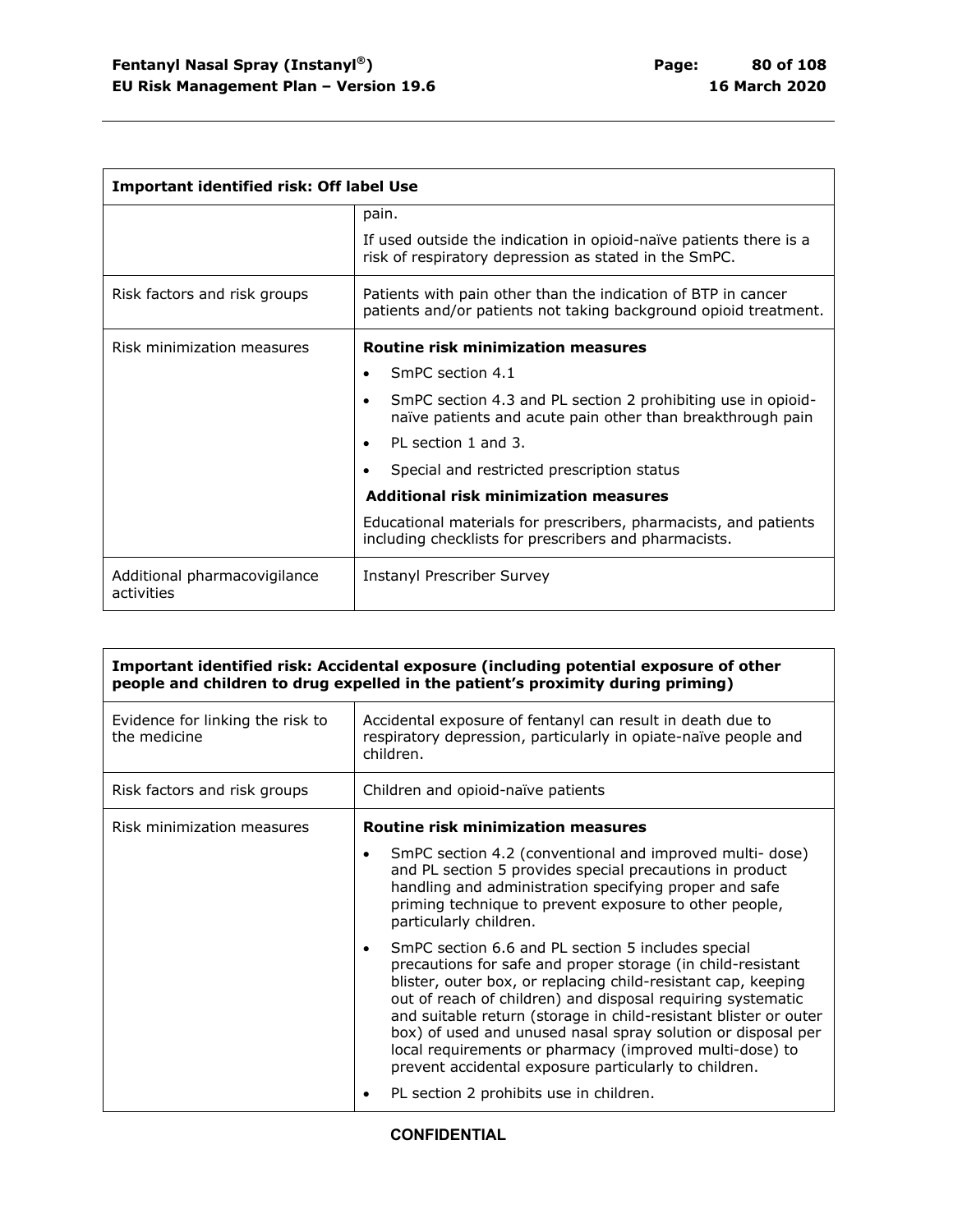$\mathbf{r}$ 

| Important identified risk: Accidental exposure (including potential exposure of other<br>people and children to drug expelled in the patient's proximity during priming) |                                                                                                                                               |
|--------------------------------------------------------------------------------------------------------------------------------------------------------------------------|-----------------------------------------------------------------------------------------------------------------------------------------------|
|                                                                                                                                                                          | PL section 3 includes instructions for monitoring, seeking<br>immediate medical attention, and caring for the accidentally<br>exposed person. |
|                                                                                                                                                                          | Special and restricted prescription status.                                                                                                   |
|                                                                                                                                                                          | Development of a single-dose nasal spray                                                                                                      |
|                                                                                                                                                                          | Development of an improved multi-dose nasal spray with<br>dose counting, lock-out and child-resistant cap (approved on<br>01 April 2016).     |
|                                                                                                                                                                          | Additional risk minimization measures                                                                                                         |
|                                                                                                                                                                          | Educational materials for prescribers, pharmacists, and patients<br>including checklists for prescribers and pharmacists.                     |
| Additional pharmacovigilance<br>activities                                                                                                                               | Instanyl Prescriber Survey                                                                                                                    |

| Important identified risk: Overdose (suicide and suicide attempt excluded) |                                                                                                                                                                                                                                                                                                                                           |
|----------------------------------------------------------------------------|-------------------------------------------------------------------------------------------------------------------------------------------------------------------------------------------------------------------------------------------------------------------------------------------------------------------------------------------|
| Evidence for linking the risk to<br>the medicine                           | Overdose refers to administration of a quantity of a medicinal<br>product given per administration or cumulatively which is above<br>the maximum recommended dose according to the authorized<br>product information (GVP Module VI). In 2007, 27,658<br>unintentional drug overdose deaths occurred in the United States<br>(CDC, 2010). |
| Risk factors and risk groups                                               | Caretakers or patients who have lack of knowledge on how to<br>administer a dose of intranasal spray or who have forgetfulness<br>about if a dose was administered already or not may increase<br>the risk of accidental overdose due to repeated administration of<br>a product.                                                         |
| Risk minimization measures                                                 | <b>Routine risk minimization measures</b>                                                                                                                                                                                                                                                                                                 |
|                                                                            | SmPC section 4.2 where advice is provided for monitoring<br>$\bullet$<br>for potential overdose of fentanyl                                                                                                                                                                                                                               |
|                                                                            | SmPC section 4.9 and PL where advice is provided in<br>$\bullet$<br>monitoring for specific signs and symptoms and treating<br>overdose                                                                                                                                                                                                   |
|                                                                            | SmPC section 6.6 and PL provides special precautions for<br>$\bullet$<br>safe storage and systematic disposal/return of product to<br>prevent the possible misuse of fentanyl                                                                                                                                                             |
|                                                                            | PL section 3 PL provides reminders for tracking the number<br>$\bullet$<br>of doses of Instanyl                                                                                                                                                                                                                                           |
|                                                                            | PL instructs patients on proper usage as prescribed and to<br>$\bullet$<br>seek physician assistance for dose or treatment adjustments                                                                                                                                                                                                    |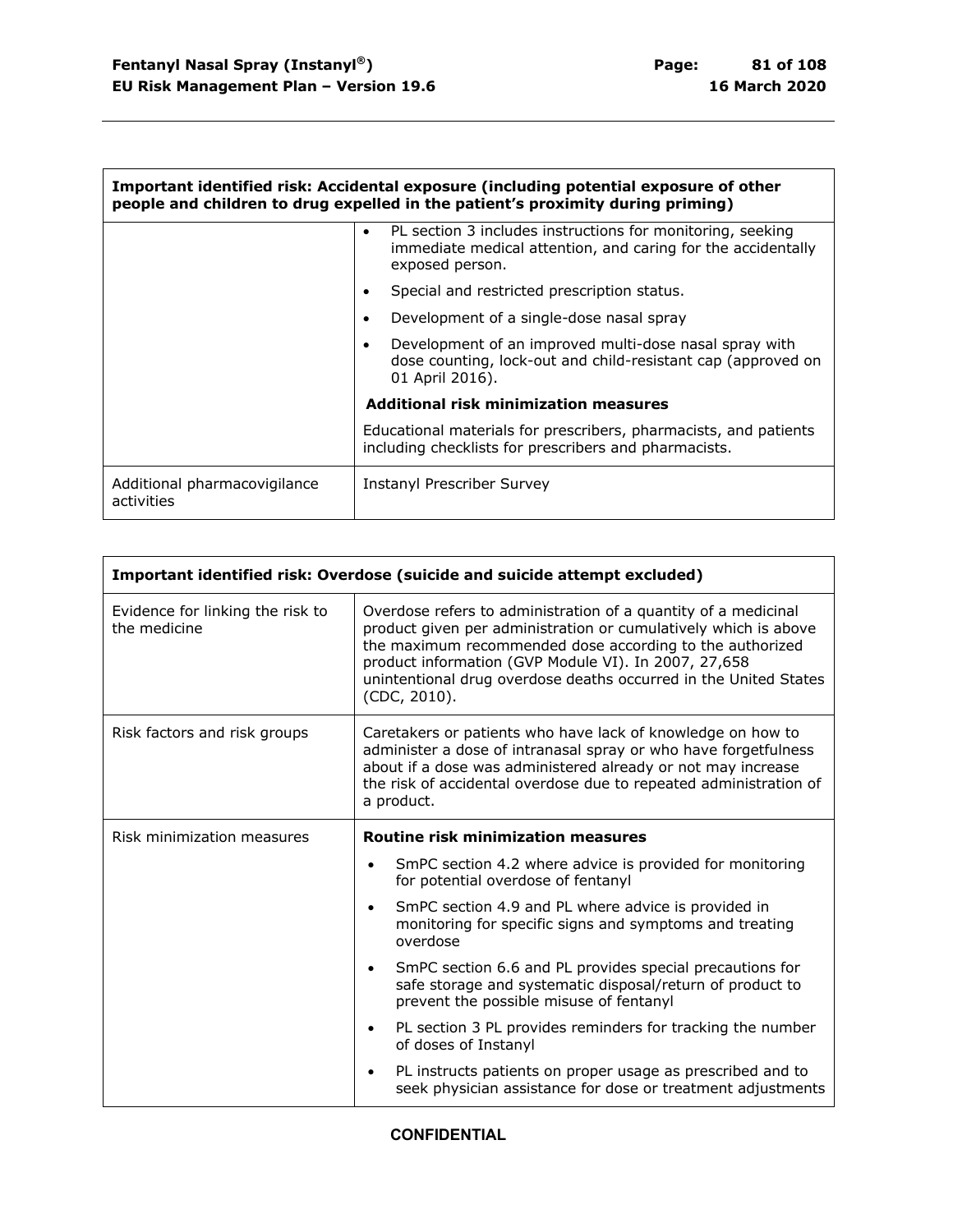| Important identified risk: Overdose (suicide and suicide attempt excluded) |                                                                                                                                           |
|----------------------------------------------------------------------------|-------------------------------------------------------------------------------------------------------------------------------------------|
|                                                                            | Special and restricted prescription status.                                                                                               |
|                                                                            | Development of a single-dose nasal spray                                                                                                  |
|                                                                            | Development of an improved multi-dose nasal spray with<br>dose counting, lock-out and child-resistant cap (approved on<br>01 April 2016). |
|                                                                            | <b>Additional risk minimization measures</b>                                                                                              |
|                                                                            | Educational materials for patients, prescribers, and pharmacists<br>including checklists for prescribers and pharmacists.                 |
| Additional pharmacovigilance<br>activities                                 | Instanyl Prescriber Survey                                                                                                                |

| <b>Important identified risk: Medication errors</b> |                                                                                                                                                                                                                                                                                                                                                                                                                                                                                                                                                                                                                  |
|-----------------------------------------------------|------------------------------------------------------------------------------------------------------------------------------------------------------------------------------------------------------------------------------------------------------------------------------------------------------------------------------------------------------------------------------------------------------------------------------------------------------------------------------------------------------------------------------------------------------------------------------------------------------------------|
| Evidence for linking the risk to<br>the medicine    | Medication error refers to an unintended failure in the drug<br>treatment process that leads to, or has the potential to lead to,<br>harm to the patient (GVP Module VI). Dy et al., (2007) observed<br>644 harmful error reports in opioid medication errors from 222<br>facilities and found that 60% were errors in route of<br>administration and 21% were prescribing errors. About one-<br>fourth (23%) caused underdosing and 52% caused overdosing of<br>an opioid medication. Morphine and hydromorphone had the<br>highest improper dose errors (40% and 41%) than other opioids<br>$\lceil 24 \rceil$ |
| Risk factors and risk groups                        | Opioid-naïve patients and children are at a high risk of<br>developing adverse effects due to possible overdose as a result<br>of a medication error. Respiratory depression may occur, and the<br>event may become fatal.                                                                                                                                                                                                                                                                                                                                                                                       |
| Risk minimization measures                          | <b>Routine risk minimization measures:</b>                                                                                                                                                                                                                                                                                                                                                                                                                                                                                                                                                                       |
|                                                     | SmPC section 4.1<br>$\bullet$                                                                                                                                                                                                                                                                                                                                                                                                                                                                                                                                                                                    |
|                                                     | SmPC section 4.2 and PL where advice is provided for<br>$\bullet$<br>product handling, administration and dose titration<br>specifying carefully monitored during the titration process                                                                                                                                                                                                                                                                                                                                                                                                                          |
|                                                     | SmPC section 6.5 and PL where information is provided on<br>$\bullet$                                                                                                                                                                                                                                                                                                                                                                                                                                                                                                                                            |
|                                                     | difference between SmPCs for the conventional multi-dose,<br>improved multi-dose and single-dose formulations                                                                                                                                                                                                                                                                                                                                                                                                                                                                                                    |
|                                                     | PL instructs patients on proper usage as prescribed and to<br>$\bullet$<br>seek physician assistance for dose or treatment<br>adjustments.                                                                                                                                                                                                                                                                                                                                                                                                                                                                       |
|                                                     | Special and restricted prescription status.<br>$\bullet$                                                                                                                                                                                                                                                                                                                                                                                                                                                                                                                                                         |
|                                                     | Development of a single-dose nasal spray.                                                                                                                                                                                                                                                                                                                                                                                                                                                                                                                                                                        |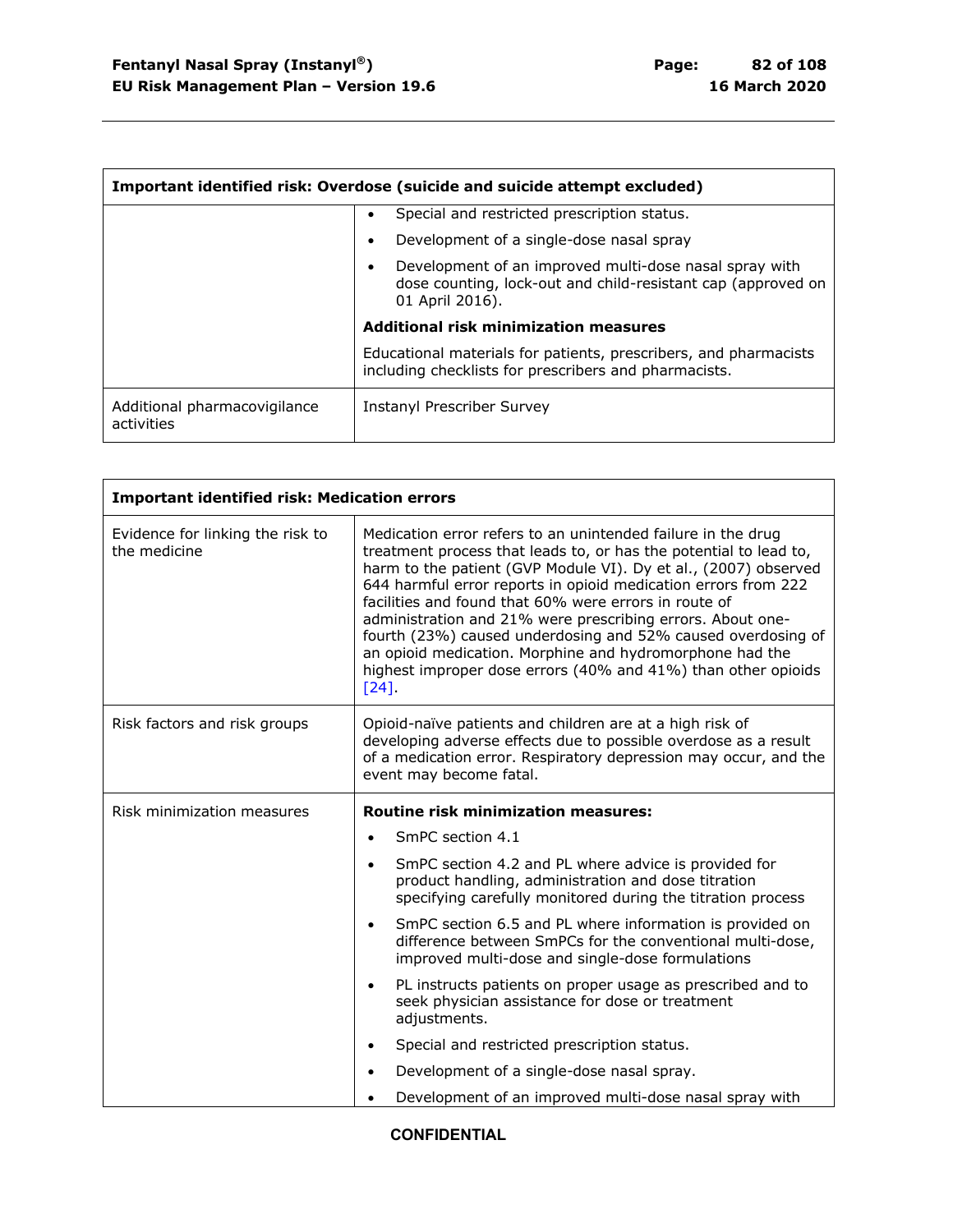|                                            | dose counting, lock-out and child-resistant cap (approved on<br>01 April 2016).                                           |
|--------------------------------------------|---------------------------------------------------------------------------------------------------------------------------|
|                                            | <b>Additional risk minimization measures:</b>                                                                             |
|                                            | Educational materials for patients, prescribers, and pharmacists<br>including checklists for prescribers and pharmacists. |
| Additional pharmacovigilance<br>activities | <b>Instanyl Prescriber Survey</b>                                                                                         |

| <b>Important identified risk: Respiratory depression</b> |                                                                                                                                                                                                                                                                                                                                                                                                                                                                                                                                                                                                                 |
|----------------------------------------------------------|-----------------------------------------------------------------------------------------------------------------------------------------------------------------------------------------------------------------------------------------------------------------------------------------------------------------------------------------------------------------------------------------------------------------------------------------------------------------------------------------------------------------------------------------------------------------------------------------------------------------|
| Evidence for linking the risk to<br>the medicine         | As with all potent opioids clinically significant respiratory<br>depression may occur with fentanyl, and patients must be<br>observed for these effects. Patients with pain who receive<br>chronic opioid therapy may develop tolerance to respiratory<br>depression and hence the risk of respiratory depression in these<br>patients may be reduced. The concomitant use of CNS<br>depressants may increase the risk of respiratory depression.<br>Respiratory depression can be moderate to severe in nature and<br>require medical intervention. In severe cases, it can be life-<br>threatening and fatal. |
| Risk factors and risk groups                             | Patients not taking maintenance opioid therapy, opioid-naïve<br>patients.                                                                                                                                                                                                                                                                                                                                                                                                                                                                                                                                       |
|                                                          | Patients taking CYP3A4 inhibitors (e.g. ritonavir, ketoconazole,<br>itraconazole, troleandomycin, clarithromycin, and nelfinavir) or<br>moderate CYP3A4 inhibitors (e.g., amprenavir, aprepitant,<br>diltiazem, erythromycin, fluconazole, fosamprenavir, and<br>verapamil) may result in increased fentanyl plasma<br>concentrations, potentially causing serious ADRs including fatal<br>respiratory depression.                                                                                                                                                                                              |
|                                                          | The concomitant use of other CNS depressants, including other<br>opioids, sedatives or hypnotics, general anesthetics,<br>phenothiazines, tranquilizers, skeletal muscle relaxants, sedating<br>antihistamines and alcohol may produce additive depressant<br>effects.                                                                                                                                                                                                                                                                                                                                          |
|                                                          | Unborn children are at risk if the pregnant mother is receiving<br>treatment with fentanyl and breast-feeding infants are also at<br>risk if the mother is receiving treatment with fentanyl.                                                                                                                                                                                                                                                                                                                                                                                                                   |
|                                                          | Patients who misuse/abuse fentanyl are at higher risk of<br>overdose and therefore respiratory depression. The<br>manifestations of fentanyl overdose are an extension of its<br>pharmacological actions, the most serious effect being<br>respiratory depression.                                                                                                                                                                                                                                                                                                                                              |
| Risk minimization measures                               | <b>Routine risk minimization measures</b>                                                                                                                                                                                                                                                                                                                                                                                                                                                                                                                                                                       |
|                                                          | SmPC section 4.3 and PL section 2 prohibiting use in opioid-<br>naïve patients, severe respiratory depression, or severe                                                                                                                                                                                                                                                                                                                                                                                                                                                                                        |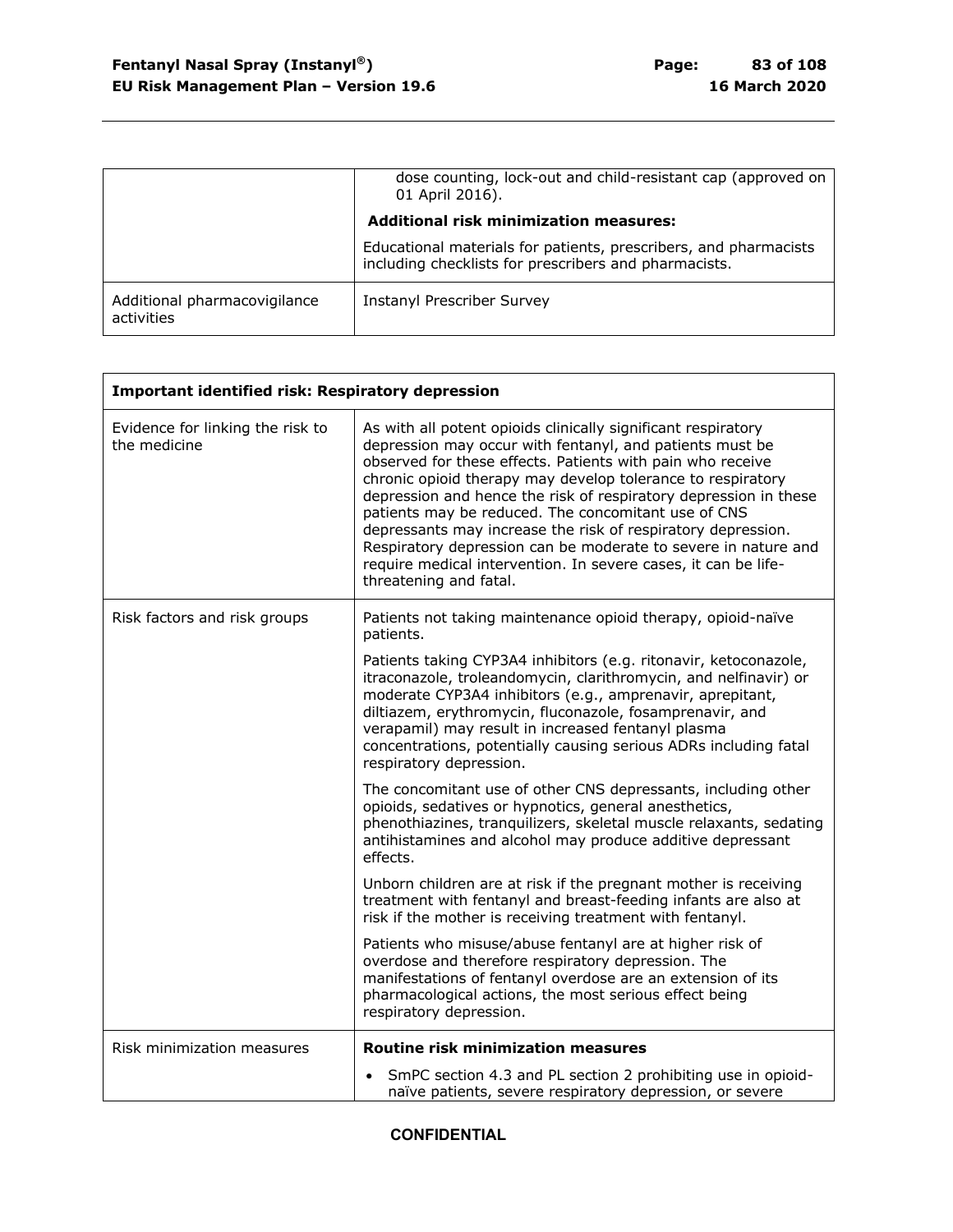| <b>Important identified risk: Respiratory depression</b> |                                                                                                                                                                                                    |
|----------------------------------------------------------|----------------------------------------------------------------------------------------------------------------------------------------------------------------------------------------------------|
|                                                          | obstructive lung conditions.                                                                                                                                                                       |
|                                                          | SmPC section 4.4 and 4.8 includes special monitoring for<br>respiratory depression and warning with concomitant use of<br>CNS depressants that may increase the risk of respiratory<br>depression. |
|                                                          | SmPC section 4.5 and PL section 2 prohibiting use with other<br>central nervous system depressants that may produce<br>additive depressant effects.                                                |
|                                                          | SmPC section 5.1                                                                                                                                                                                   |
|                                                          | PL instructs patients to discontinue treatment and seek<br>immediate medical attention if difficulties in breathing occur<br>with Instanyl                                                         |
|                                                          | Special and restricted prescription status.                                                                                                                                                        |
|                                                          | Additional risk minimization measures                                                                                                                                                              |
|                                                          | None                                                                                                                                                                                               |
| Additional pharmacovigilance<br>activities               | None                                                                                                                                                                                               |

| Important identified risk: Serotonin syndrome induces by interaction between fentanyl<br>and serotoninergic drugs |                                                                                                                                                                                                                                   |
|-------------------------------------------------------------------------------------------------------------------|-----------------------------------------------------------------------------------------------------------------------------------------------------------------------------------------------------------------------------------|
| Evidence for linking the risk to<br>the medicine                                                                  | The severity of serotonin syndrome is highly variable. However,<br>reactions may also result in severe hypertension and tachycardia<br>that abruptly deteriorates into cardiovascular shock. Fatalities<br>have occurred $[29]$ . |
|                                                                                                                   | Severe and unpredictable interactions with MAOIs, involving the<br>potentiation of opiate effects or the potentiation of serotonergic<br>effects, have been reported.                                                             |
| Risk factors and risk groups                                                                                      | There is a risk of serotonin syndrome when drugs that inhibit the<br>reuptake of serotonin are combined. Classes of drugs inhibiting<br>serotonin reuptake activity include MAOIs, SSRIs and SNRIs.                               |
|                                                                                                                   | Other risk factors include:                                                                                                                                                                                                       |
|                                                                                                                   | Cytochrome P450 drug interactions or specific patient<br>phenotypes making them more susceptible to serotonin<br>syndrome                                                                                                         |
|                                                                                                                   | Medical conditions that decrease the available monoamine<br>oxidase such as hypertension, atherosclerosis, hyperlipidemia<br>$[31]$ .                                                                                             |
| Risk minimization measures                                                                                        | Routine risk minimization measures                                                                                                                                                                                                |
|                                                                                                                   | • SmPC section 4.4, 4.5 and PL section 2 provides special<br>warning for the development of potentially life-threatening                                                                                                          |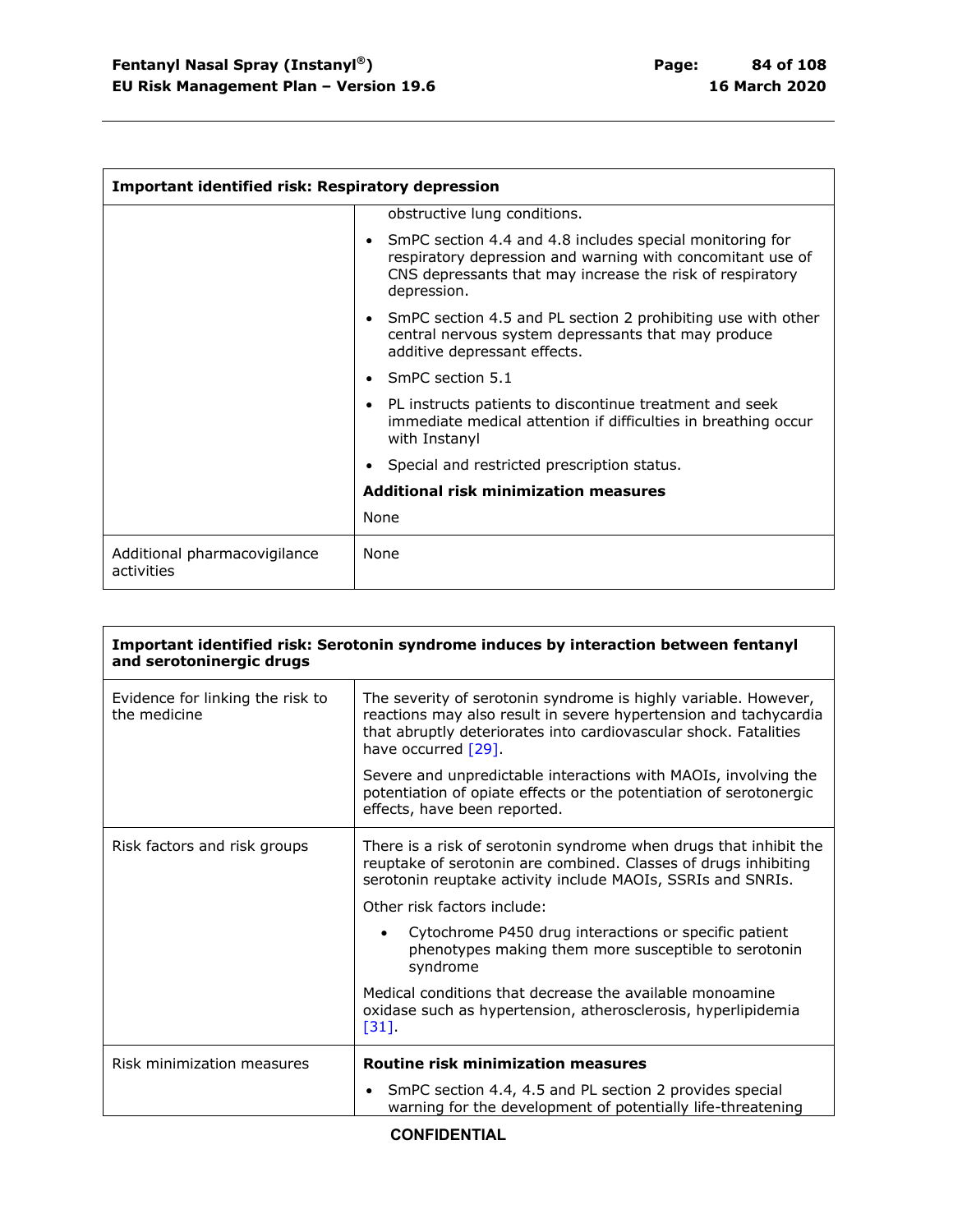$\mathbf{r}$ 

| Important identified risk: Serotonin syndrome induces by interaction between fentanyl<br>and serotoninergic drugs |                                                                                                                           |
|-------------------------------------------------------------------------------------------------------------------|---------------------------------------------------------------------------------------------------------------------------|
|                                                                                                                   | serotonin syndrome when Instanyl is co-administered with<br>drugs that affect the serotoninergic neurotransmitter systems |
|                                                                                                                   | • SmPC section 4.4 recommending stopping Instanyl treatment<br>if serotonin syndrome is suspected                         |
|                                                                                                                   | Special and restricted prescription status.                                                                               |
|                                                                                                                   | <b>Additional risk minimization measures</b>                                                                              |
|                                                                                                                   | None                                                                                                                      |
| Additional pharmacovigilance<br>activities                                                                        | None                                                                                                                      |

| <b>Important potential risk: Brain lesion</b>    |                                                                                                                                                                        |
|--------------------------------------------------|------------------------------------------------------------------------------------------------------------------------------------------------------------------------|
| Evidence for linking the risk to<br>the medicine | Background incidence/prevalence of brain lesion caused by<br>opioids in target population is unknown.                                                                  |
| Risk factors and risk groups                     | Factors which may lead to increased risk of brain lesion have not<br>been characterized.                                                                               |
| Risk minimization measures                       | <b>Routine risk minimization measures:</b><br>SmPC section 5.3<br>Special and restricted prescription status.<br><b>Additional risk minimization measures:</b><br>None |
| Additional pharmacovigilance<br>activities       | None                                                                                                                                                                   |

| <b>Missing information: Long-term use</b> |                                                                                                                                                                                                 |
|-------------------------------------------|-------------------------------------------------------------------------------------------------------------------------------------------------------------------------------------------------|
| Risk minimization measures                | <b>Routine risk minimization measures:</b>                                                                                                                                                      |
|                                           | SmPC section 4.4 and PL provides special warning on the<br>development of tolerance and physical and/or psychological<br>dependence upon repeated administration of opioids such as<br>fentanyl |
|                                           | Special and restricted prescription status.                                                                                                                                                     |
|                                           | <b>Additional risk minimization measures:</b>                                                                                                                                                   |
|                                           | None                                                                                                                                                                                            |